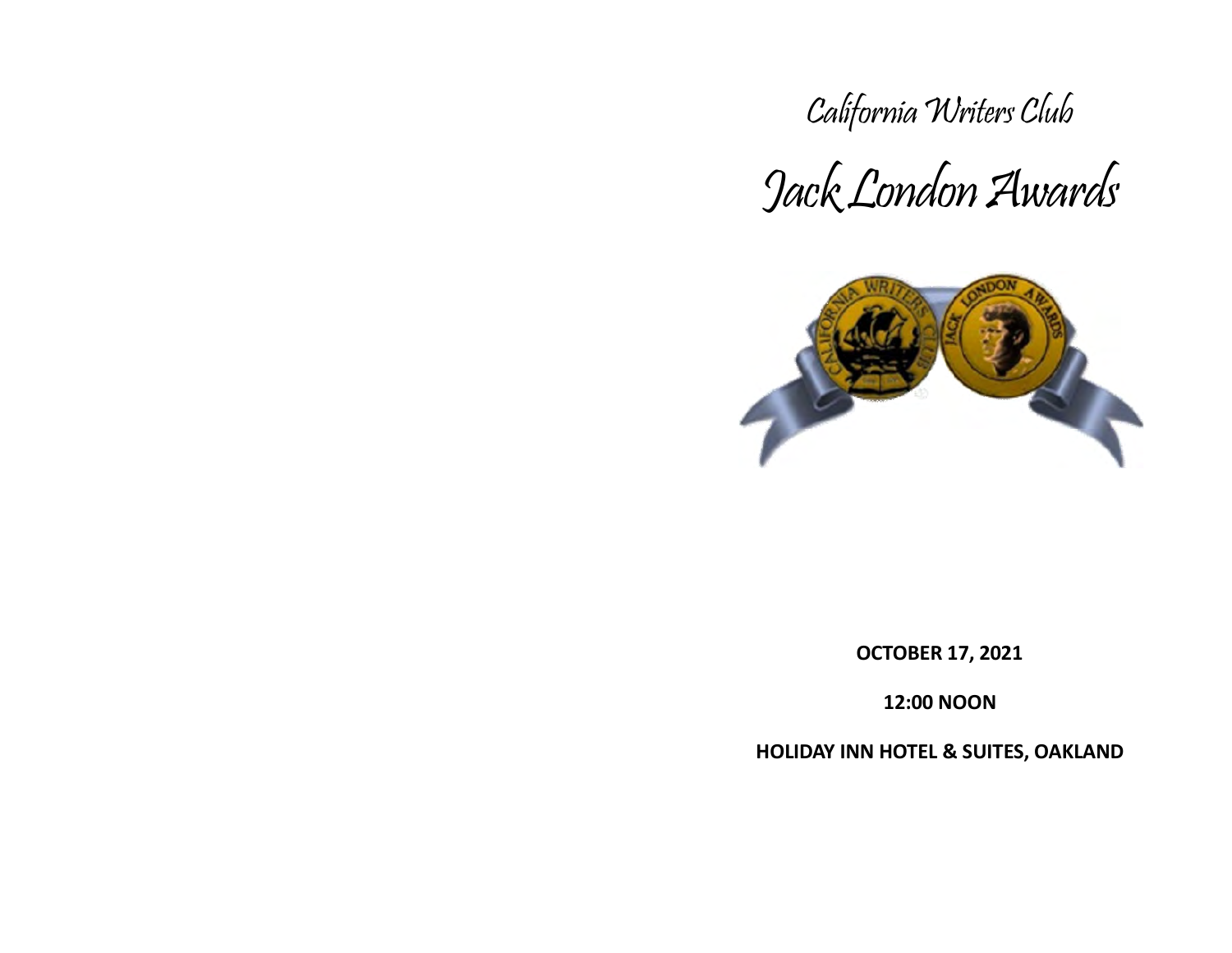Welcome...

. . . to the 2021 Jack London Service Awards ceremony!

The purpose of this award is simple: to honor outstanding volunteer service by an individual at each California Writers Club branch. As described in the CWC Central Board's Policies and Procedures, the merit of the award is in service, independent of writing achievements. The Jack London Service Award, and the Ina Coolbrith Award honoring service at the state level, are considered the highest honors bestowed upon a member by CWC.

Each of the twenty honorees exemplifies the spirit of volunteerism: the willingness to step up and do the job no one else wants to do, the ability to put the good of the organization ahead of individual wants or needs, and the vision to anticipate problems and opportunities and to deal with both in a way to better the branch and its members.

Congratulations, honorees, and thank you to everyone who is present today to recognize their commitment to service!

2021 Jack London Awards Chair



Have a Safe Journey Home!

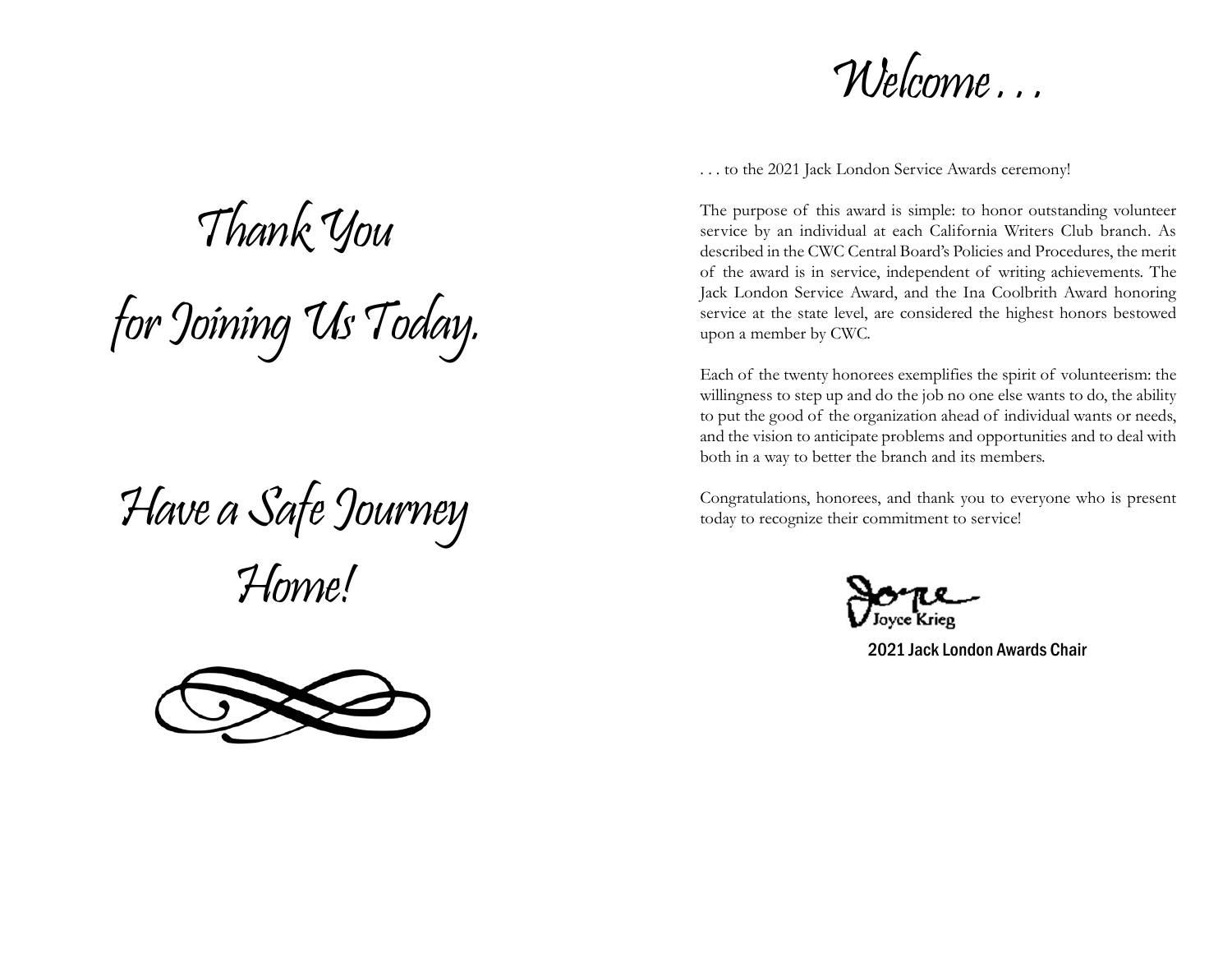California Writers Club

.<br>2021–2022 Officers

PRESIDENT Roger Clarke Lubeck, Ph.D., Redwood Writers

VICE PRESIDENT Donna McCrohan Rosenthal, East Sierra/Ridge Writers

> **SECRETARY** Elisabeth Tuck, Mount Diablo

**TREASURER** Constance Hanstedt, Tri-Valley Writers





BERKELEY: cwc-berkeley.org CENTRAL COAST: centralcoastwriters.org COASTAL DUNES: coastaldunescwc.com EAST SIERRA: www.cwc-ridgewriters.org FREMONT AREA WRITERS: cwc-fremontareawriters.org HIGH DESERT: www.hdcwc.com INLAND EMPIRE: iecwc.com LONG BEACH: www.calwriterslongbeach.org MARIN: cwcmarin.com MENDOCINO COAST: www.writersmendocinocoast.org MOUNT DIABLO: cwcmtdiablo.org NAPA VALLEY: napavalleywriters.online NORTH STATE: www.northstatewriters.com ORANGE COUNTY: www.calwritersorangecounty.org REDWOOD: www.redwoodwriters.org SACRAMENTO: www.sacramento-writers.org SAN FERNANDO VALLEY: cwc-sfv.org SAN FRANCISCO PENINSULA: cwc-peninsula.org SAN JOAQUIN VALLEY: sanjoaquinvalleywriters.org SOUTH BAY: southbaywriters.com TRI-VALLEY: www.trivalleywriters.org WRITERS OF KERN: writersofkern.com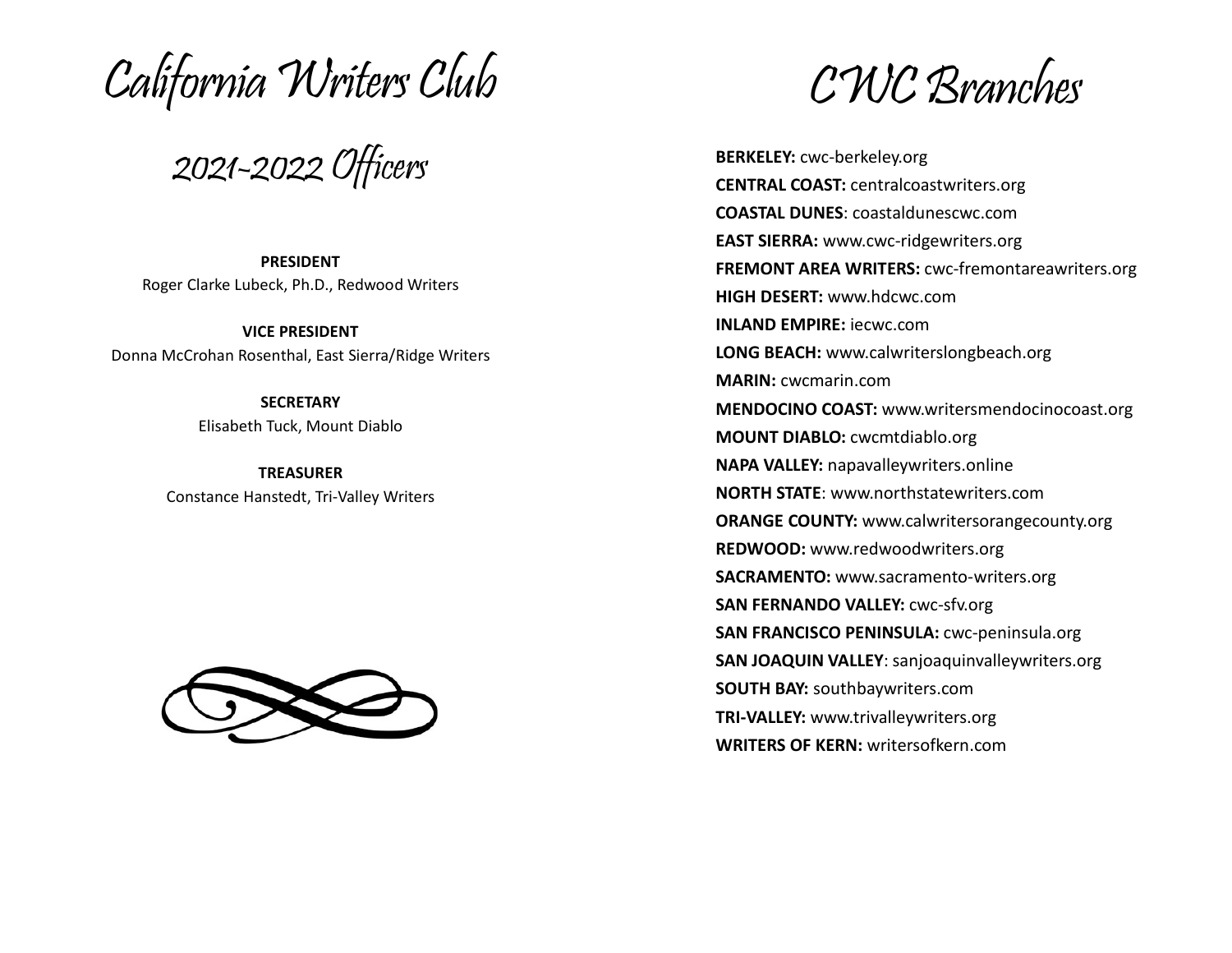Our Legacy

During the early 1900s, the East Bay boasted a lively literary scene.<br>Famed novelist Jack London and his friends gathered for picnics, uring the early 1900s, the East Bay boasted a lively literary scene. discussion and readings on the grounds of poet Joaquin Miller's home in the Oakland hills. At the same time, the Alameda Press Club, led by California poet laureate Ina Coolbrith, was holding meetings at the Shattuck Hotel in Berkeley. In 1909, after various mergers and spin-offs, most of which are lost to history, these informal literary salons became the California Writers Club.

Today, we're one of the oldest groups for writers in continuous operation in the nation, a strong, vibrant organization of nearly 1700 members in 22 branches throughout the state.

Because of our efforts, and by decree of the governor and state legislature, the third week in October has been declared California Writers Week in perpetuity.





Jack London Joaquin Miller Ina Coolbrith



WELCOMING REMARKS Roger Clarke Lubeck, Ph.D., President, California Writers Club

#### THE CALIFORNIA WRITERS CLUB STORY

PRESENTATION OF THE INA COOLBRITH AWARD

PRESENTATION OF THE JACK LONDON AWARDS

GROUP PHOTO



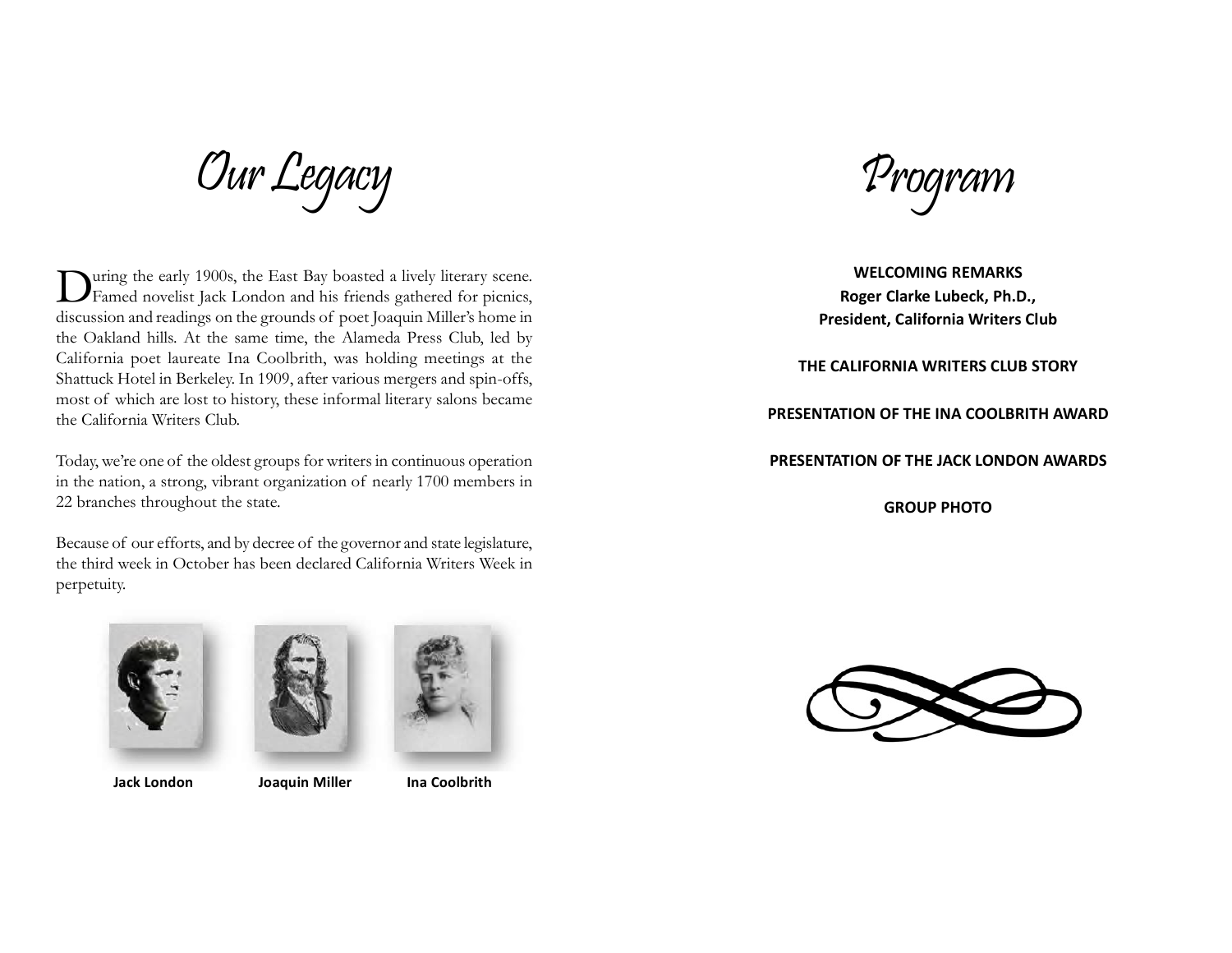"Giving kids clothes and food is one thing but it's much more important to teach them that other people besides themselves are important, and that the best thing they can do with their lives is to use them in the service of other people."

#### Dolores Huerta



Joan Raymond has what we call a "servant's heart." Since she joined<br>Writers of Kern back in 2012, she has held almost every position on<br>the branch board. Beyond that, she is willing to help with any and all oan Raymond has what we call a "servant's heart." Since she joined Writers of Kern back in 2012, she has held almost every position on tasks. Why? Because she not only loves writing and helping writers, but she loves Writers of Kern. Joan has been an example of strength in adversity and an encourager to the highest degree.

Joan's service to Writers of Kern includes one year as secretary, one as treasurer, and six as president and program chair. She's led critique groups since 2012, and was the senior editor for the 2019 and 2021 WOK Anthology. Joan earned her M.A. in Creative Writing/English in 2017. Along with writing, she is a freelance editor and creative writing instructor. She has three published novels.

Writers of Kern is honored to have Joan on the branch board and looks forward to many more years of having her as a friend and mentor.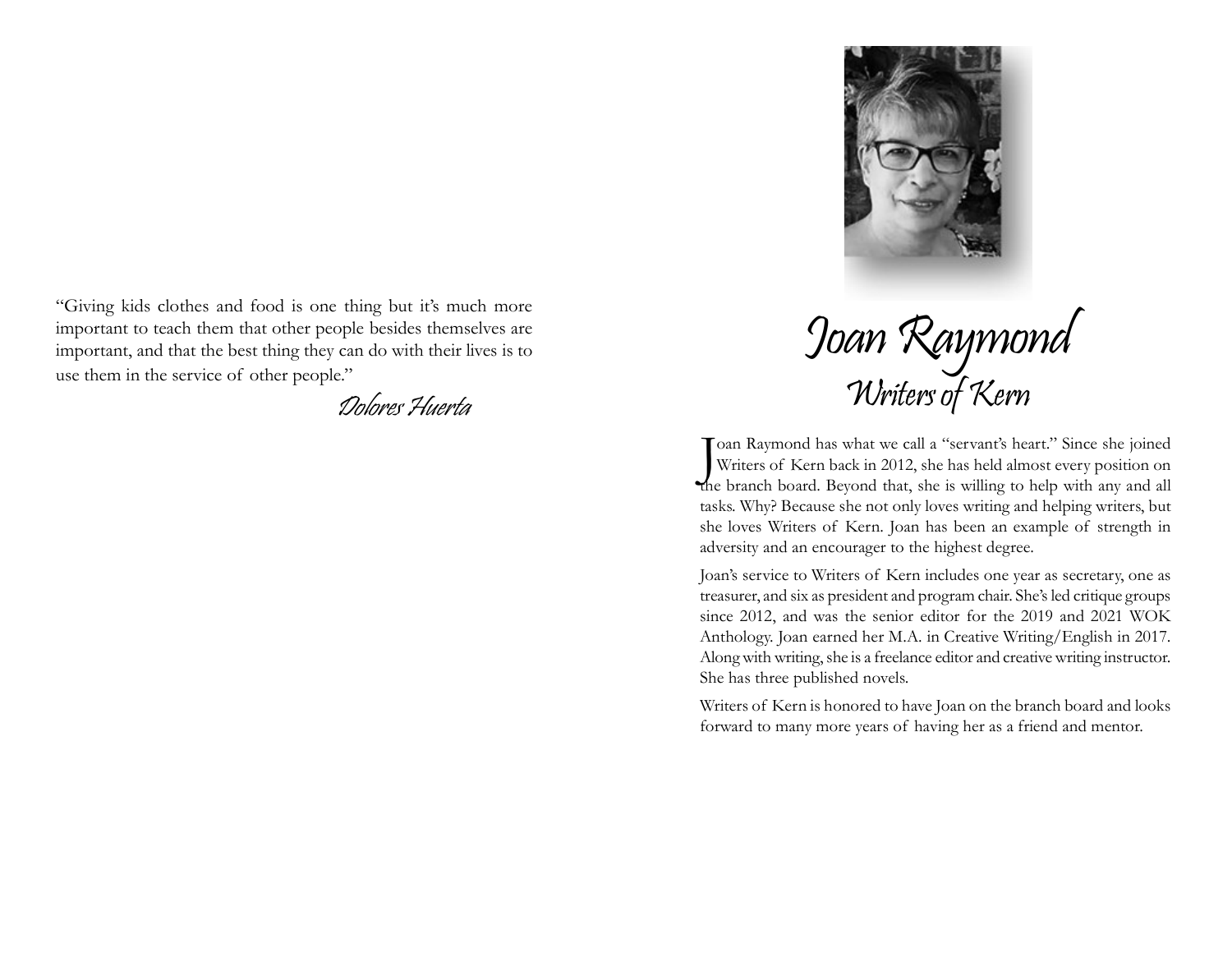"The meaning of life is to find your gift. The purpose of life is to give it away."

William Shakespeare



Rusty LaGrange Ina Coolbrith Service Award

Rusty LaGrange is the editor-in-chief of the CWC state newsletter,<br>The Bulletin. It is published three times a year, and Rusty has been  $\sum$ The Bulletin. It is published three times a year, and Rusty has been doing that for the last five years. The job entails collecting, archiving, and compiling the news articles and photographs of the 22 branches of the California Writers Club and putting them together in an attractive format. Until the November 2020 edition, Rusty had been doing this entirely on her own.

When Rusty took over the editorship of *The Bulletin*, it was published in hard copy and mailed to the members two times a year. With the emergence of an electronically distributed newsletter in a PDF file, the cost became zero as opposed to several thousand dollars per hard-copy edition. We were able to solicit paid advertising, which has become a positive part of the budget rather than a liability.

In addition, Rusty sought out and secured the flip-page software to enhance the attractiveness of our *Bulletin*, and unfailingly the advertising has covered the cost of that addition.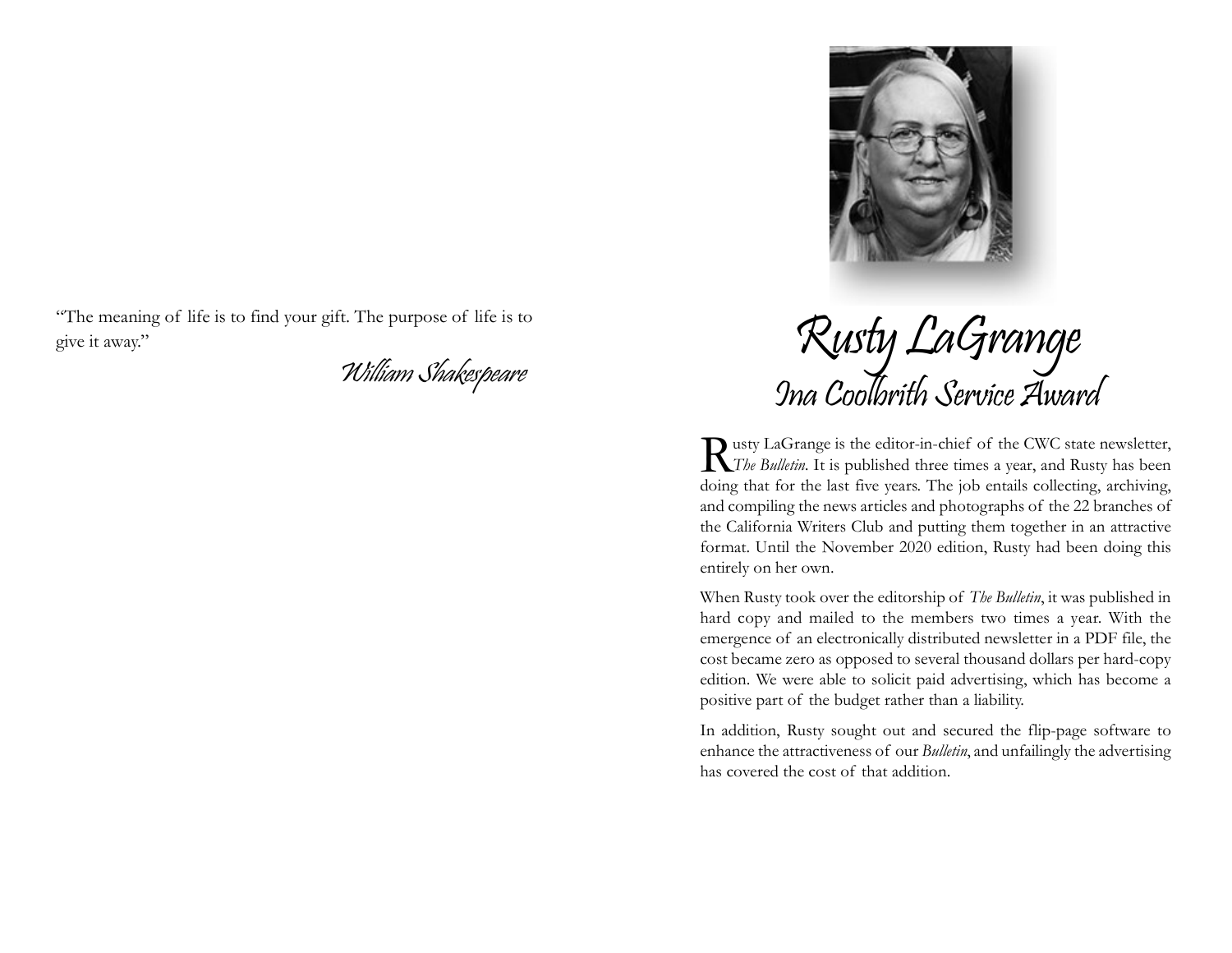"Those who can, do. Those who can do more, volunteer. "



nore, volunteer."<br>Author Unknown **Patricia Boyle** Tri-Valley Writers

> P atricia Boyle began volunteering for Tri-Valley Writers in 2014, Serving two terms as Vice-President, then President from 2016 to 2018, and Newsletter Editor from 2018 to 2020. When the pandemic hit, Patricia stepped up to the challenge to be VP once again. While President, she initiated Tri-Valley Writers's Partners Program, teaming new members with volunteers who answer questions about the branch and welcome their partners at meetings. She also started the "Pull Up a Chair and Write" sessions at The Corner Bakery in Pleasanton. A retired teacher, Patricia is a champion for Tri-Valley's High School Writing Contest and an advocate for the branch's youth members.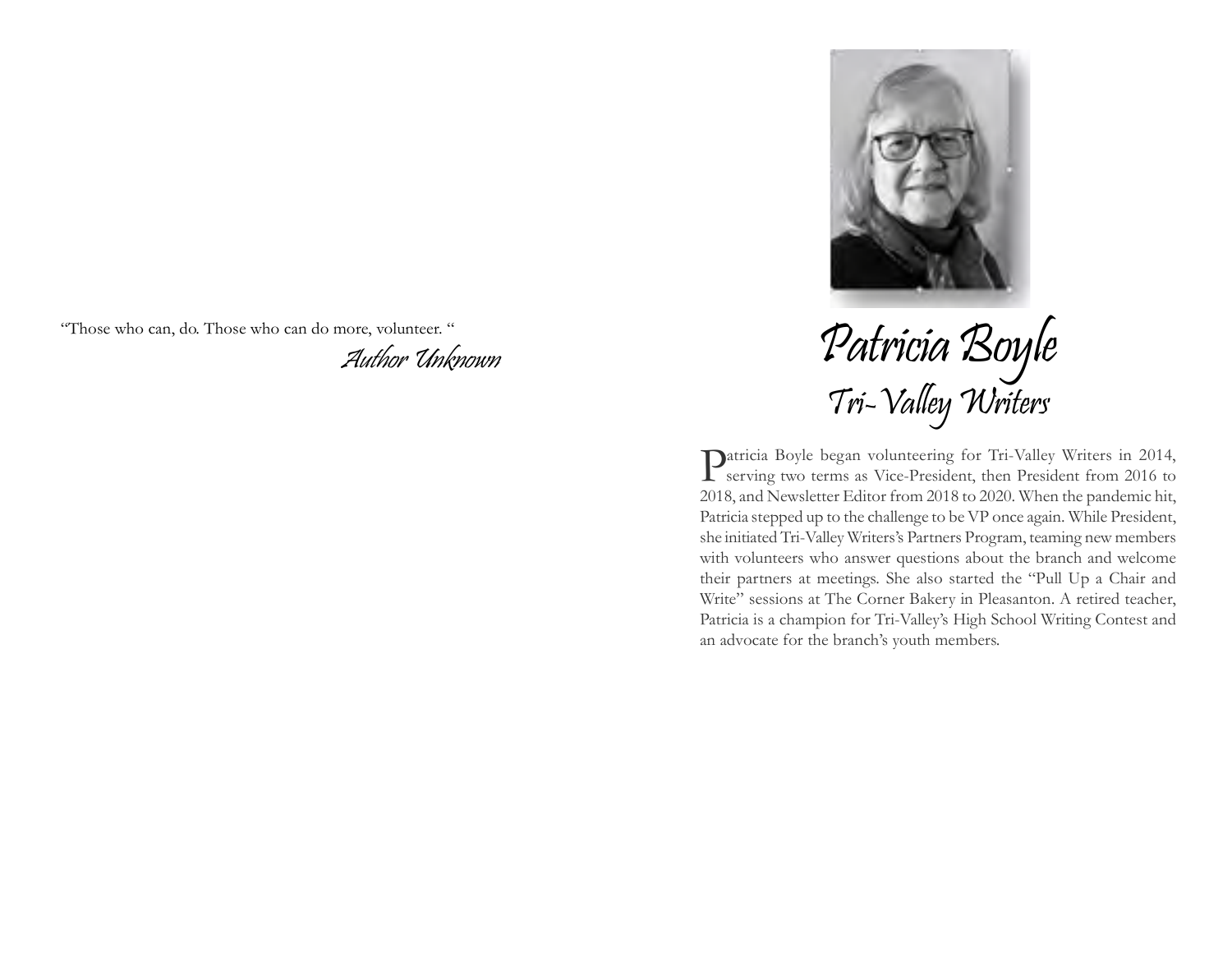"The miracle is this – the more we share, the more we have."



# e we snare, the more we have.<br>Leonard Nimoy Berkeley

Francine Thomas Howard, a proud product of the San Francisco public<br>school system, has been a member of the California Writers Club,  $\mathbf L$  school system, has been a member of the California Writers Club, Berkeley branch, for over twelve years. Before she became the author of two Amazon bestselling novels, ranking number one and three across all genres and sales, Ms. Howard followed an earlier passion. She received her B.A. degree from San Jose State in pediatric occupational therapy. She completed her MPA at the University of San Francisco. She left a rewarding career of treating children with physical disabilities to preserve her family's oral histories in written form.

With limited formal creative writing training, Ms. Howard credits a critique group sponsored by the Berkeley branch for developing her skills in the craft of writing. She is a strong believer in obligation and paying her good fortune forward. She has been honored to serve the Berkeley branch as a three-term Vice-President, as a former member of the Diversity Committee, organizing the club's first appearance at the Oakland Book Festival, and instrumental in adding the name of Virginia Prentiss to the benevolent fund. She thanks the Berkeley branch for this honor.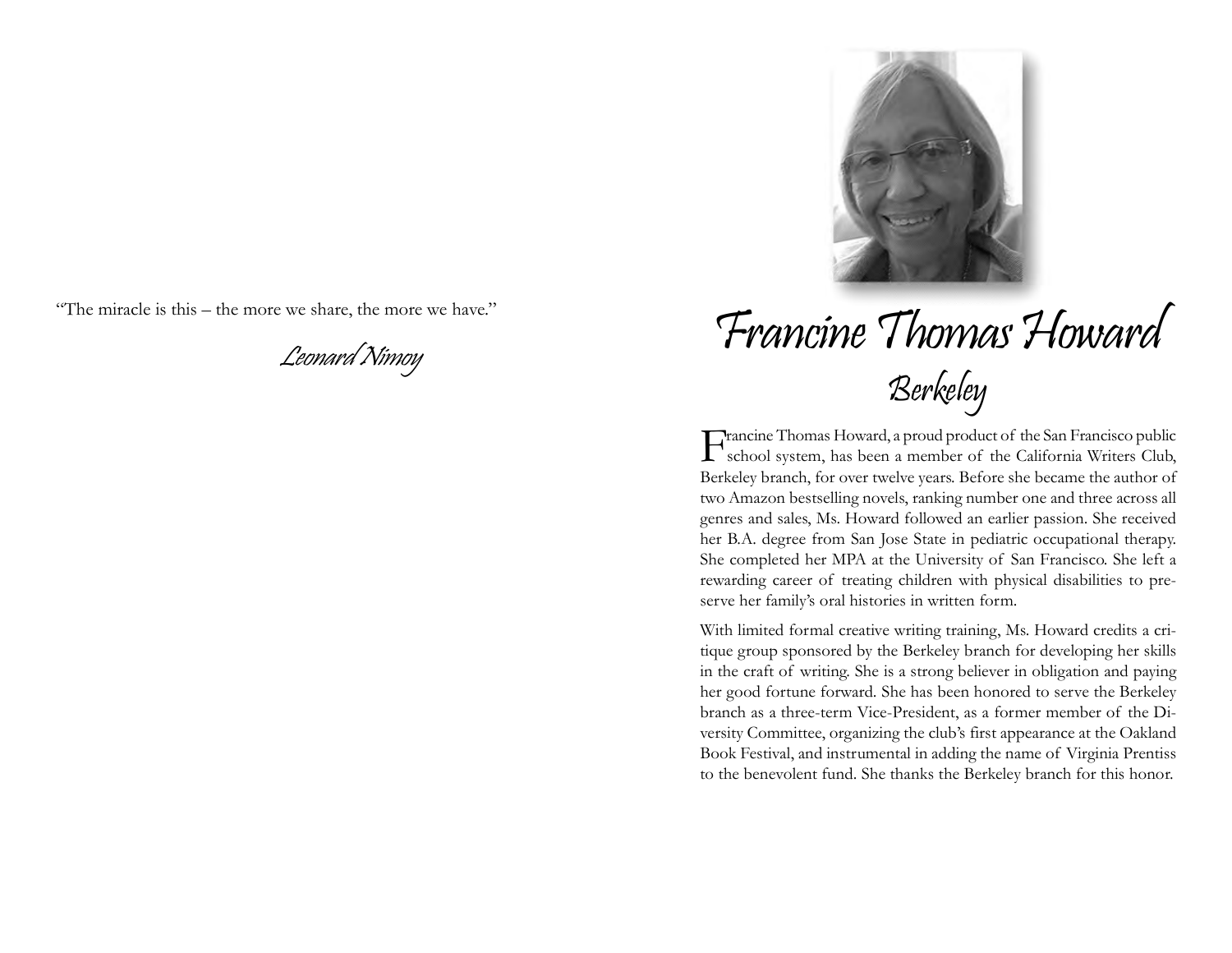"If you want to lift yourself up, lift up someone else."



Tatyana Grinenko South Bay Writers

Tatyana Grinenko has been an asset to South Bay Writers ever since<br>she joined the branch in February 2017. She was elected to the board<br>stress means had been associated active area since. Her means she joined the branch in February 2017. She was elected to the board a few months later and has remained active ever since. Her sunny disposition makes members and nonmembers feel welcomed.

In 2000, Tatyana emigrated from Russia with her family and settled in Silicon Valley. She is currently working on a fantasy novel.

Her background and career in digital marketing has strengthened South Bay Writers' presence. Despite the obstacles of 2020, she's helped the branch continue to attract new members.

During the past four years, Tatyana's responsibilities have expanded. She manages South Bay's website, updating it each month with the latest speaker information and relevant announcements of new events. She is also the club's Publicity Chair. She sends out PR and posts updates on the club's Twitter and Goodreads accounts. In addition, she manages and updates South Bay's Constant Contact email list. Thanks to her diligence, South Bay's Zoom meetings have been drawing 60-plus viewers.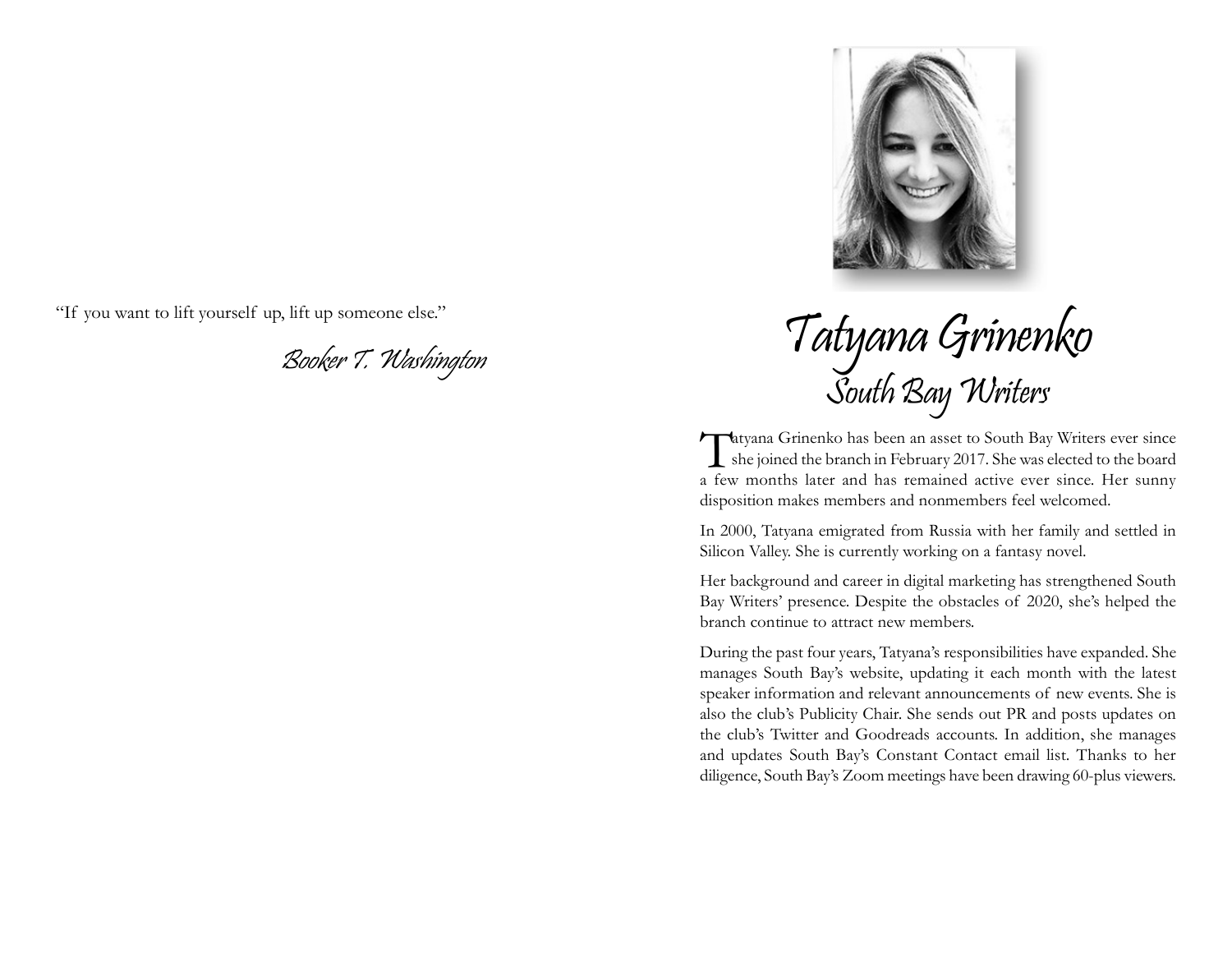"I don't know what your destiny will be, but one thing I know: the only ones among you who will be really happy are those who have sought and found how to serve."

Albert Schweitzer



Central Coast Writers

Sarah Pruitt has long been a stalwart member of Central Coast Writers.<br>She has been a member of the Executive Committee almost from She has been a member of the Executive Committee almost from the beginning of her membership. Sarah is always one of the first to volunteer her time to help with any club project or event. Sarah has been Hospitality Chair for a number of years. Although that position doesn't always ring with bells and whistles, it did put Sarah in the position to be the "face" of Central Coast Writers—a very important position! When the branch was meeting in person, Sarah was the first smiling face to greet members and guests when they arrived for our monthly meetings.

Most recently, Sarah stepped up to take on the President's role when no one else was willing to do it and has turned out to be the ideal person. Sarah's dedication to Central Coast members continues to imbue the club with a deep sense of harmony, and her lovely personality and welcoming manner have definitely made Central Coast Writers stronger over the years. Congratulations to Sarah on this well-deserved recognition!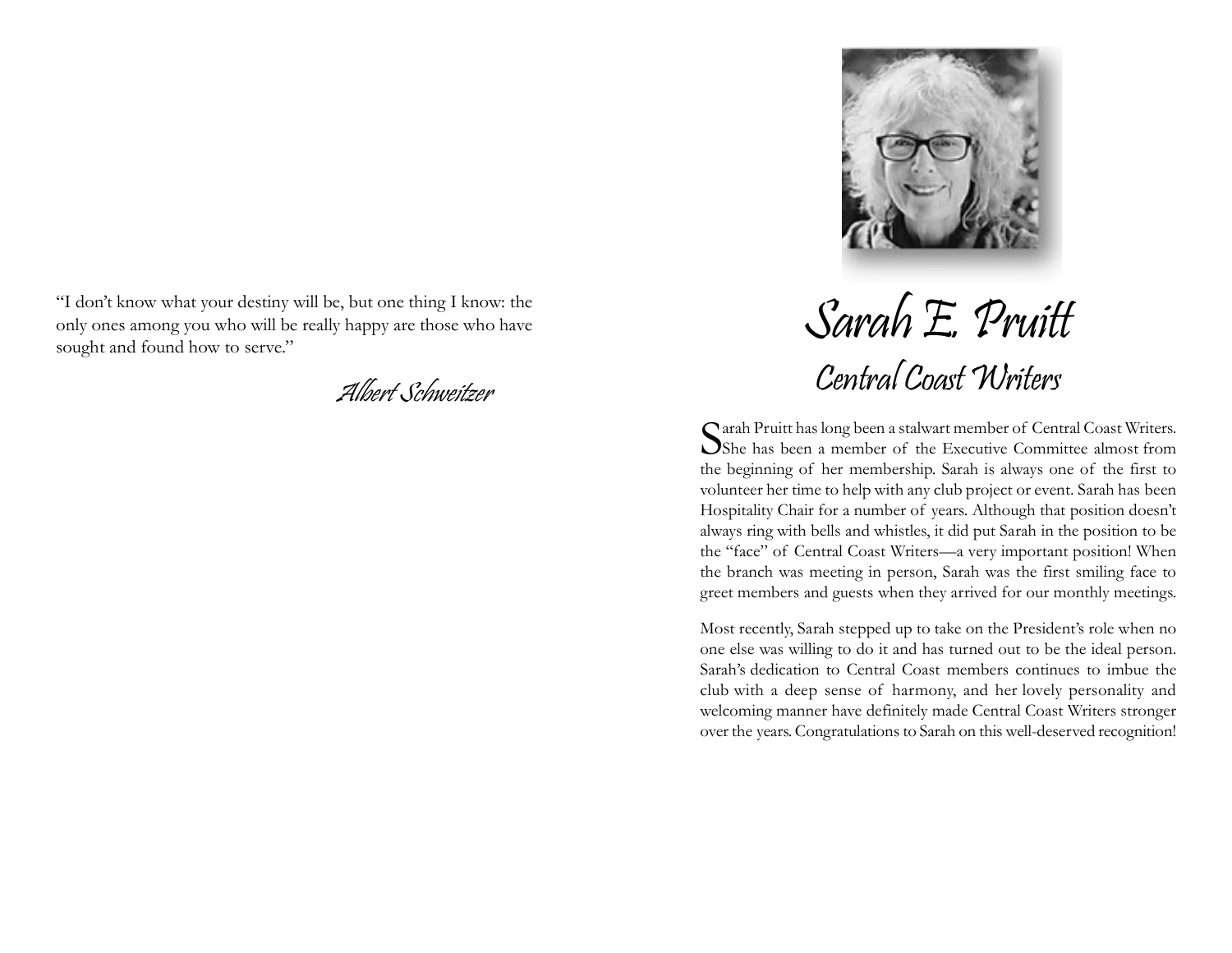"Service is the rent each of us pays for living, the very purpose of life and not something you do in your spare time or after you have reached your personal goals."

Marian Wright Edelman



Lisa Meltzer Penn San Francisco Peninsula

I is a Meltzer Penn joined the SF Peninsula branch in 2007 after<br>
attending the Jack London Writers Conference. She is the Founding isa Meltzer Penn joined the SF Peninsula branch in 2007 after Editor of Fault Zone anthology series and recruited and mentored subsequent editors. Her editorial involvement continues to the present. Lisa arranged for Fault Zone readings at local libraries, bookstores, cafés, and the San Mateo County Fair. She has been active on the branch board since 2009, serving as President and Secretary. She received the branch's Louise Boggess Award in 2013 in recognition of her service.

Lisa brought the "Bay Area Generations" reading series to the branch and teamed up with the San Mateo County Library to create their virtual Story Café featuring CWC published authors. This year, she partnered with Shuffle Collective to present a virtual panel discussion, "Inclusion, Confusion & Authenticity in Writing," free to all CWC members. She's been the leader of a popular weekly "Shut Up and Write" group since 2018.

Lisa is the author of multiple short stories (many in the Fault Zone series) and specializes in literary fiction with a twist of magical realism. Her novel is undergoing a final pass before heading out to agents. She loves her CWC community!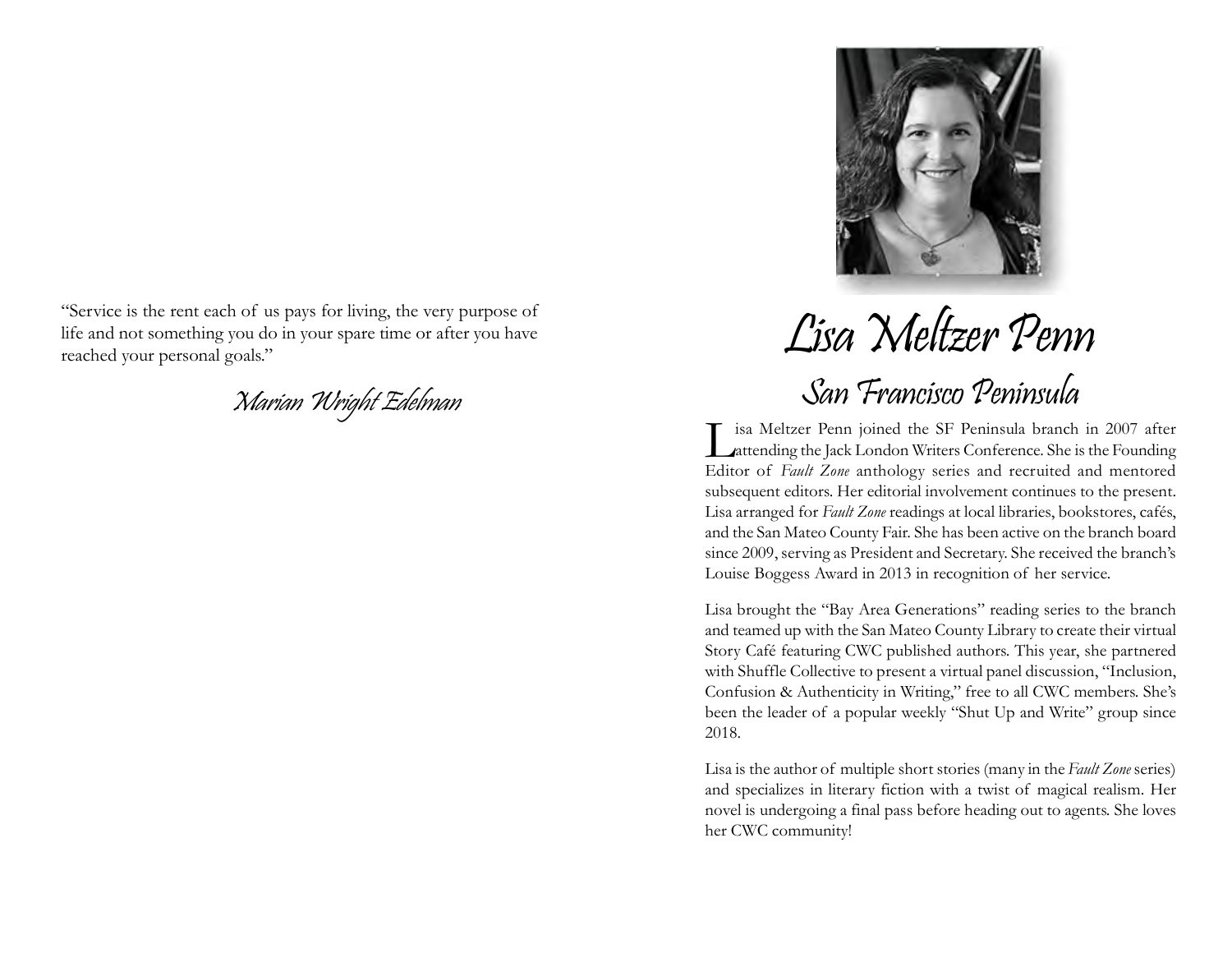"Start where you are. Use what you have. Do what you can."

Arthur Ashe



Renee Geffken Coastal Dunes

Renee Geffken has been a member of Coastal Dunes for three years.<br>Refore joining Coastal Dunes in early 2018, she was a member of Before joining Coastal Dunes in early 2018, she was a member of the Writers of Kern branch. In her time with Coastal Dunes, Renee has been incredibly active in all club activities, including membership on the club's board.

She has served as Corresponding Secretary, Newsletter Editor, and Central Board Representative. While newsletter editor, she attended many events for local poets and writers to keep our members informed. If something was happening in the local writing world, chances are that Renee would know about it and the details for getting involved.

Renee writes poetry, essays, and short stories. She is also a songwriter. In addition, she has contributed to the branch anthologies. Everyone at Coastal Dunes believes she is more than deserving of the Jack London Award.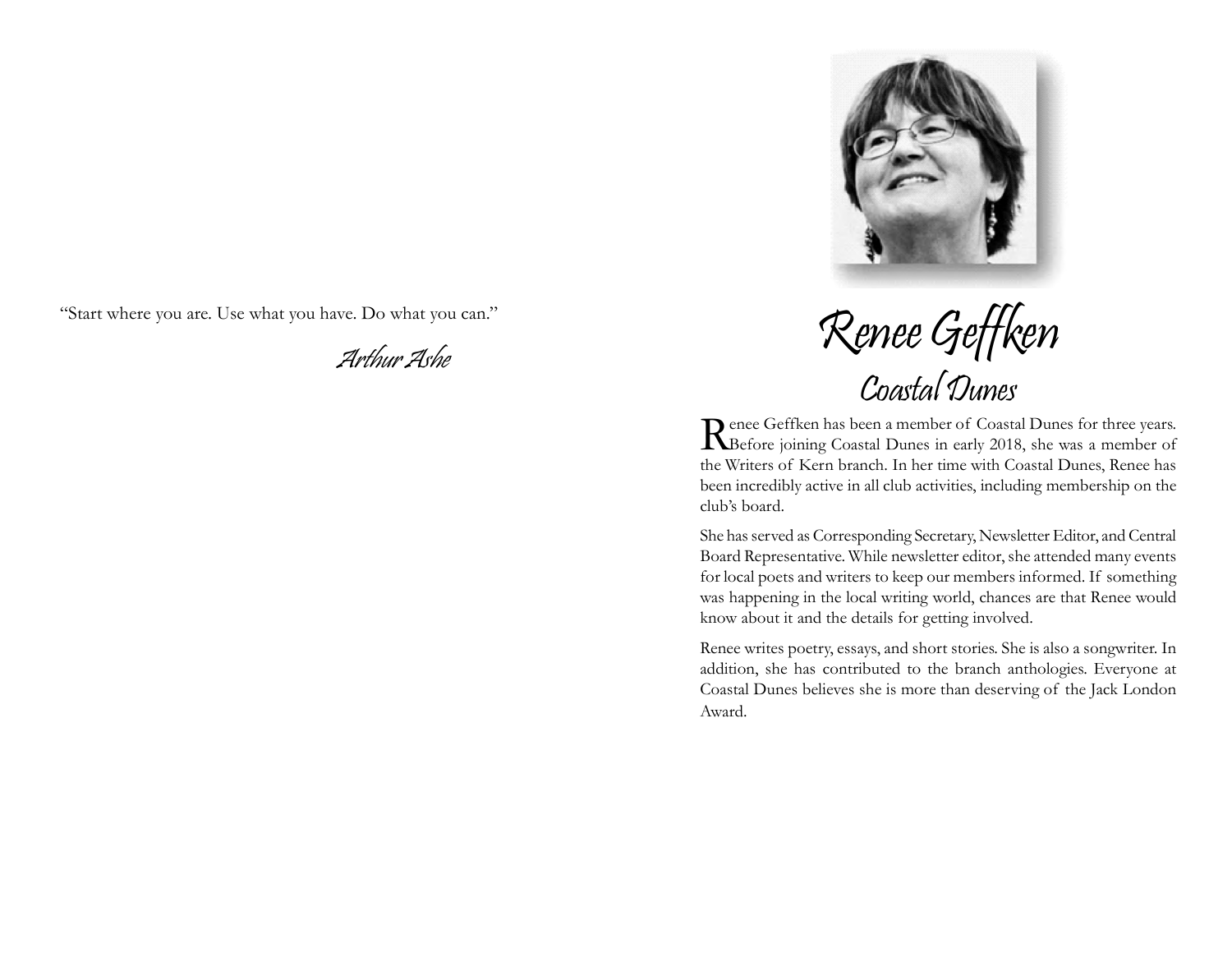"Volunteers are the only human beings on the face of the earth who reflect this nation's compassion, unselfish caring, patience, and just plain loving one another."

### Erma Bombeck



Scott Evans San Joaquin Valley Writers

The San Joaquin Valley branch is happy to nominate Scott Evans for<br>the 2021 Jack London Award. Scott created, engineered, and<br>sporting the University of the Decision Award Conference on Continu he San Joaquin Valley branch is happy to nominate Scott Evans for captained the University of the Pacific Annual Conference on Creative Writing for several years, and plans to continue after the pandemic. Scott also introduced local writers to the California Writers Club and organized CWC's newest branch. His branch members appreciate all his efforts. Writing is a solitary activity, but needs the input of fellow writers to be its best. Through his hard work Scott has provided this for San Joaquin Valley.

Scott is the editor of the *Blue Moon Literary and Art Review*. In addition to many articles and papers, he has published numerous thrillers, murder mysteries, and nonfiction works. He is retired from the faculty of the University of the Pacific.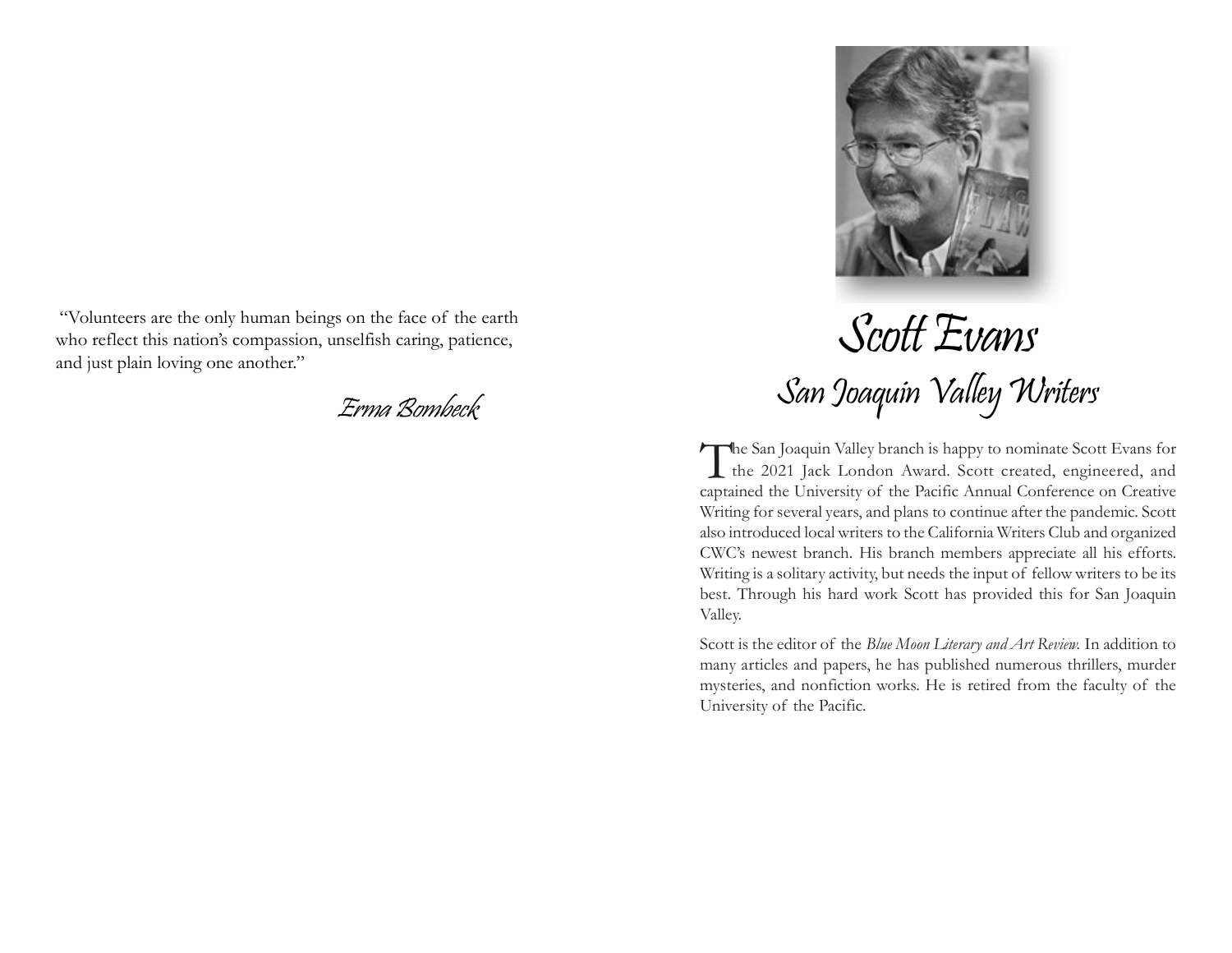"Throughout my life, I've seen the difference that volunteering efforts can make in people's lives. I know the personal value of service as a local volunteer."

Jimmy Carter



Andrew F. Sound East Sierra – Ridge Writers

The East Sierra Branch celebrates Andrew Sound as their 2021 Jack<br>London Award honoree. A software engineer by trade, he works for London Award honoree. A software engineer by trade, he works for the branch tirelessly, largely behind the scenes, to expedite the success of his branch's various projects. He has served as a board member and as Treasurer for five years, volunteered on numerous East Sierra initiatives with the community, laid the foundation for the annual fall Weird Storytelling Competition and Weird Weekend, and arranged the publishing, printing, and distribution of the East Sierra anthology Scenes from Lives of Service: High Desert Veterans of WWI through Desert Storm. At the CWC state level, he has judged for The Literary Review. A member of the board of the Historical Society of the Upper Mojave Desert as their program chair and publications director, he interfaces with them for us on joint events. He contributes enormously to the smooth sailing of everything East Sierra undertakes, and the members thoroughly expect to draw on his wide-ranging talents increasingly as the years roll on. Thanks, Andrew, for all you do to help make East Sierra look good.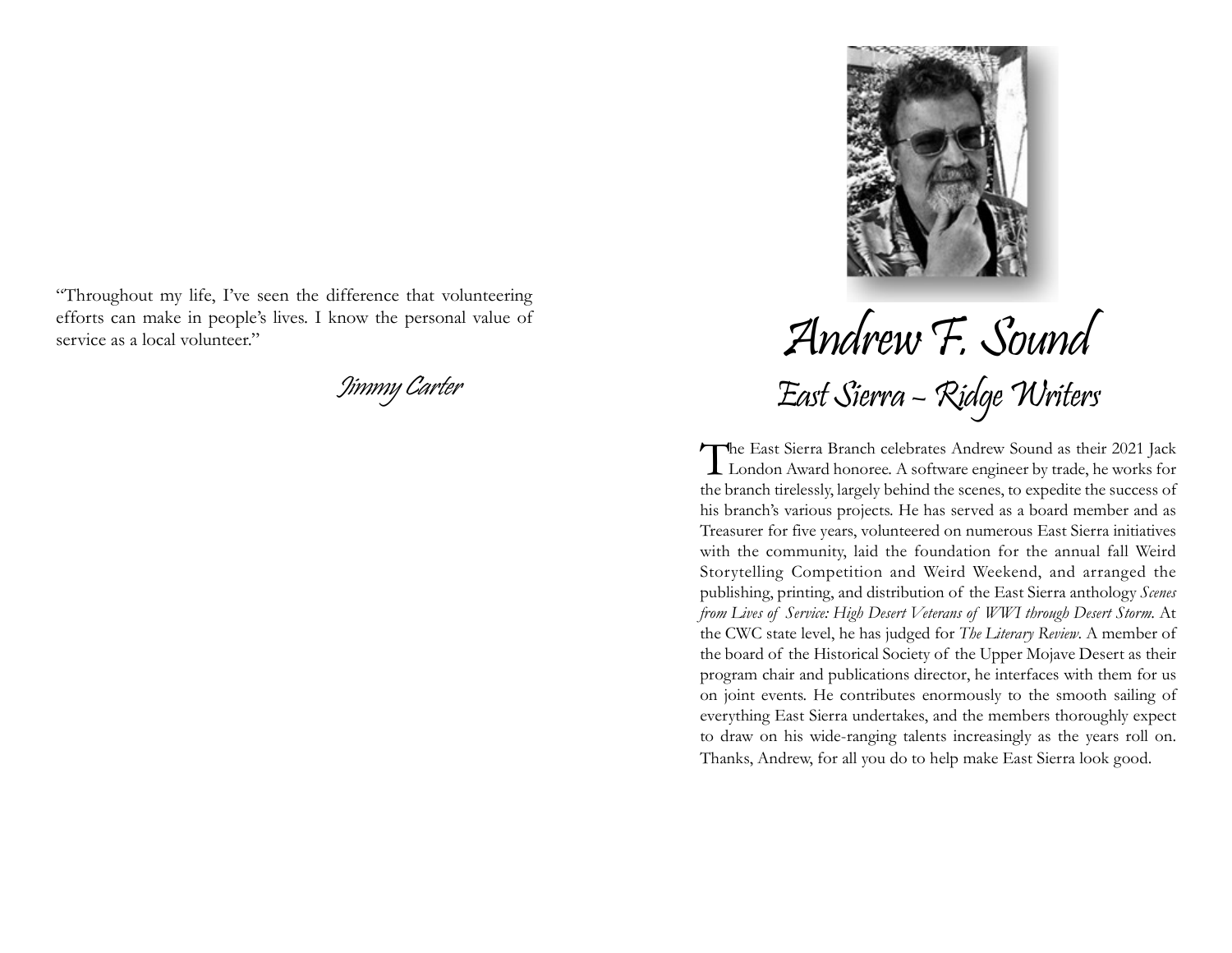"We make a living by what we do, but we make a life by what we give."

Winston Churchill



Pat Avery San Fernando Valley

The Board of Directors of the San Fernando Valley branch of the California Writers Club proudly nominates Patricia Avery for the California Writers Club proudly nominates Patricia Avery for the 2021 Jack London Award.

Pat first became acquainted with the San Fernando Valley branch through a Life Writing class she was taking with instructor Rita Brown, long-time club member and 2019 Jack London Award recipient. At Rita's suggestion, Pat began attending meetings and volunteered to be the Hospitality Chair. When another member stepped up to hospitality, Pat filled the vacant Secretary's position. When the club's Treasurer retired from the position, Pat agreed to take it on, in addition to being Secretary.

Today, along with the Treasurer's position, she assists as a critique group co-coordinator and is an active member of two critique groups, which she hosts on Zoom. She also volunteers to coordinate the writing prompt sessions at monthly membership Zoom meetings.

Past club president Andrea Polk says, "Pat has been a quiet leader, taking on and volunteering to perform a host of responsibilities with grace and assertive suggestions. If she says she will do something, she does it and does it very well."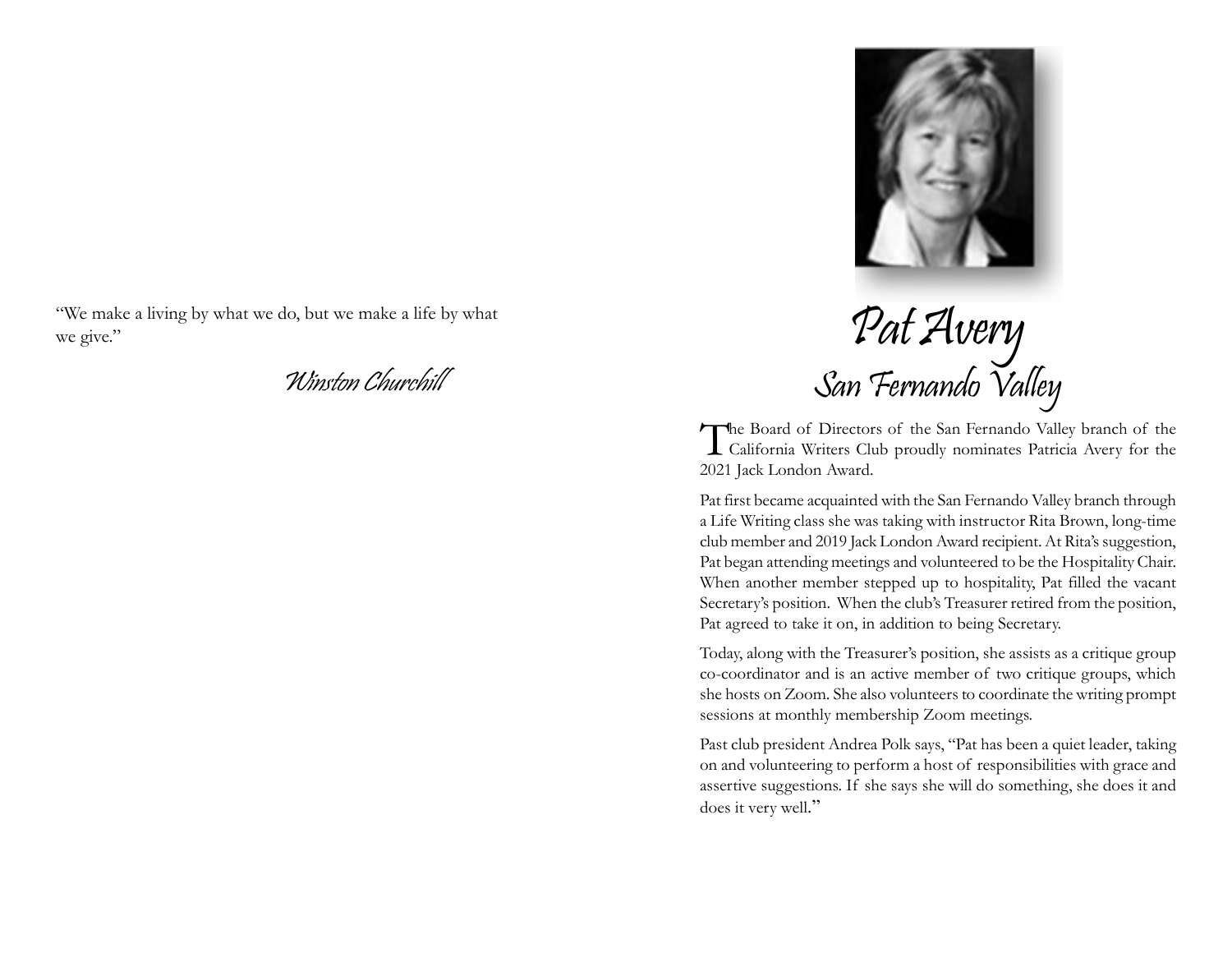"Because the people who are crazy enough to think they can change the world are the ones who do."

SteveJobs



### Nancy Guarnera Fremont Area Writers

N ancy Guarnera joined Fremont Area Writers in 2016. She knows how to take a concept from inception to fruition; and every project she has initiated over the last four years has been a success. She first served as Hospitality Chair and instituted welcome bags for first-time visitors at meetings. She volunteered in 2018 to assist with the newsletter, and took over as Editor in 2019.

She ran a monthly book signing for branch authors at Half Price Books and initiated monthly Open Mics at a local Starbucks. During the pandemic, Nancy created SIP (shelter in place) Notes—weekly emails from the board to let members know that Fremont Area Writers was still here supporting them and their writing. In April 2020, Nancy initiated and edited a collaborative writing project called Tell Me a Story (TMAS). Twenty-three members participated; the completed project was released to members in April 2021.

Nancy has published her poetry, short fiction, and editorials in a variety of publications and is working on several longer pieces: a paranormal murder mystery, a children's series, and a fairy tale.

.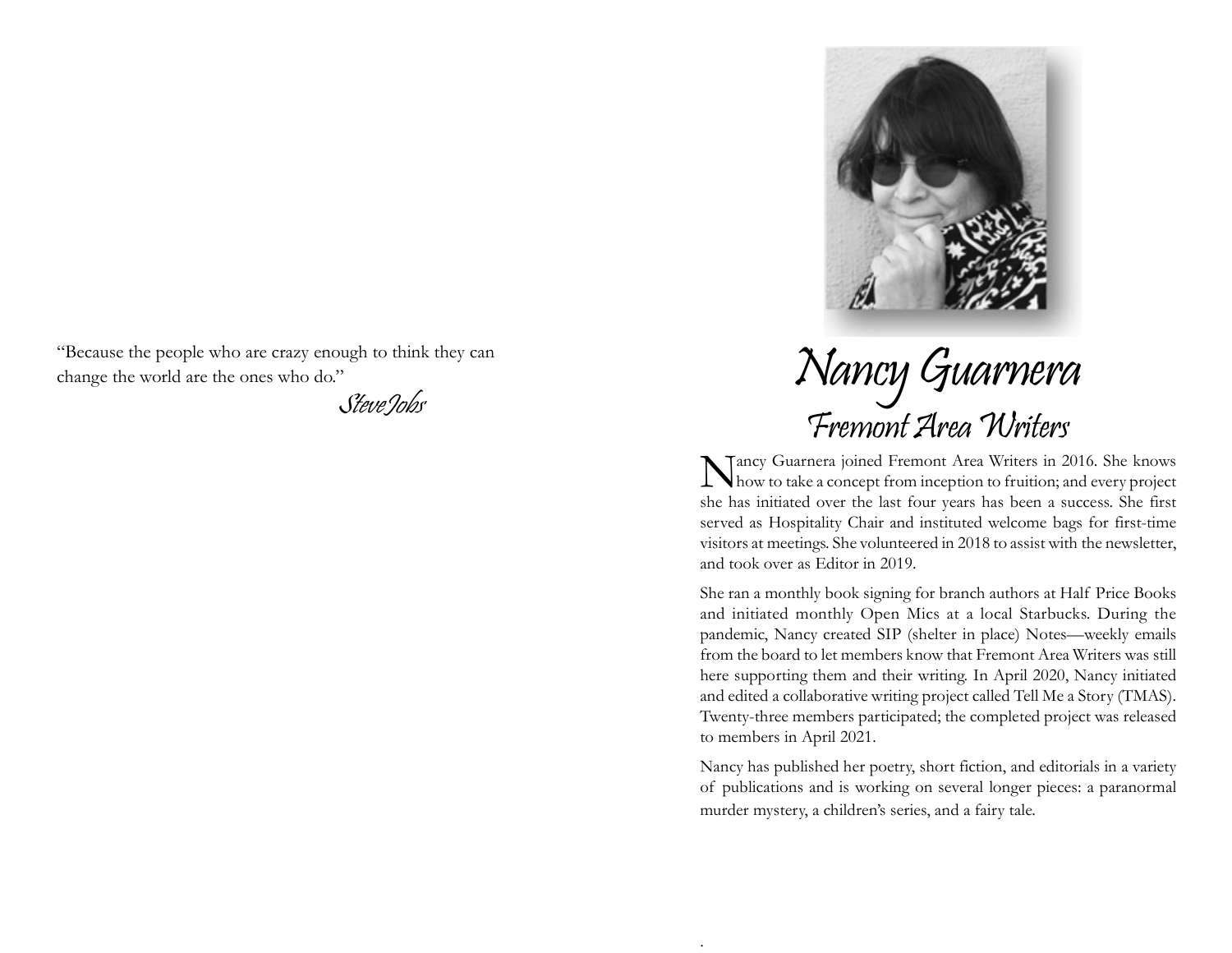"Everyone can be great because anyone can serve . . . You only need a heart full of grace. A soul generated by love."



meed a heart full of grace. A soul generated by love."<br>Dr. Marcia  $D$ r. Marcin Luther Kin g, Ir. Sacramento

California native Marcia Ehinger is a retired physician (pediatrics, women's health, genetics). As a writer, a proofreader, and a student women's health, genetics). As a writer, a proofreader, and a student of writing, she is an undeniable asset to the Sacramento branch. For more than three years she has served on the board.

She has presented "early bird" topics at monthly meetings (e.g., Poem in Your Pocket Day), and helped with programs, critique groups, and beta reading. Before COVID, Marcia was that member who always spotted guests and collected their emails for later contact. She remembers names and is a walking memory log.

One of her most important roles is serving as content editor of the branch newsletter, Sacramento Writer, for which she unilaterally summarizes presentations, articles, member news, and other items. She pre-formats speaker descriptions and photos so the webmaster can post them.

Currently she serves as the branch Anthology Co-Chair. To get started, she conceptualized the theme, researched cultural meanings, and wrote an essay to further develop the theme. Marcia brings a smile, a helping hand, and positive energy to any topic or meeting. She is truly a Sacramento branch treasure.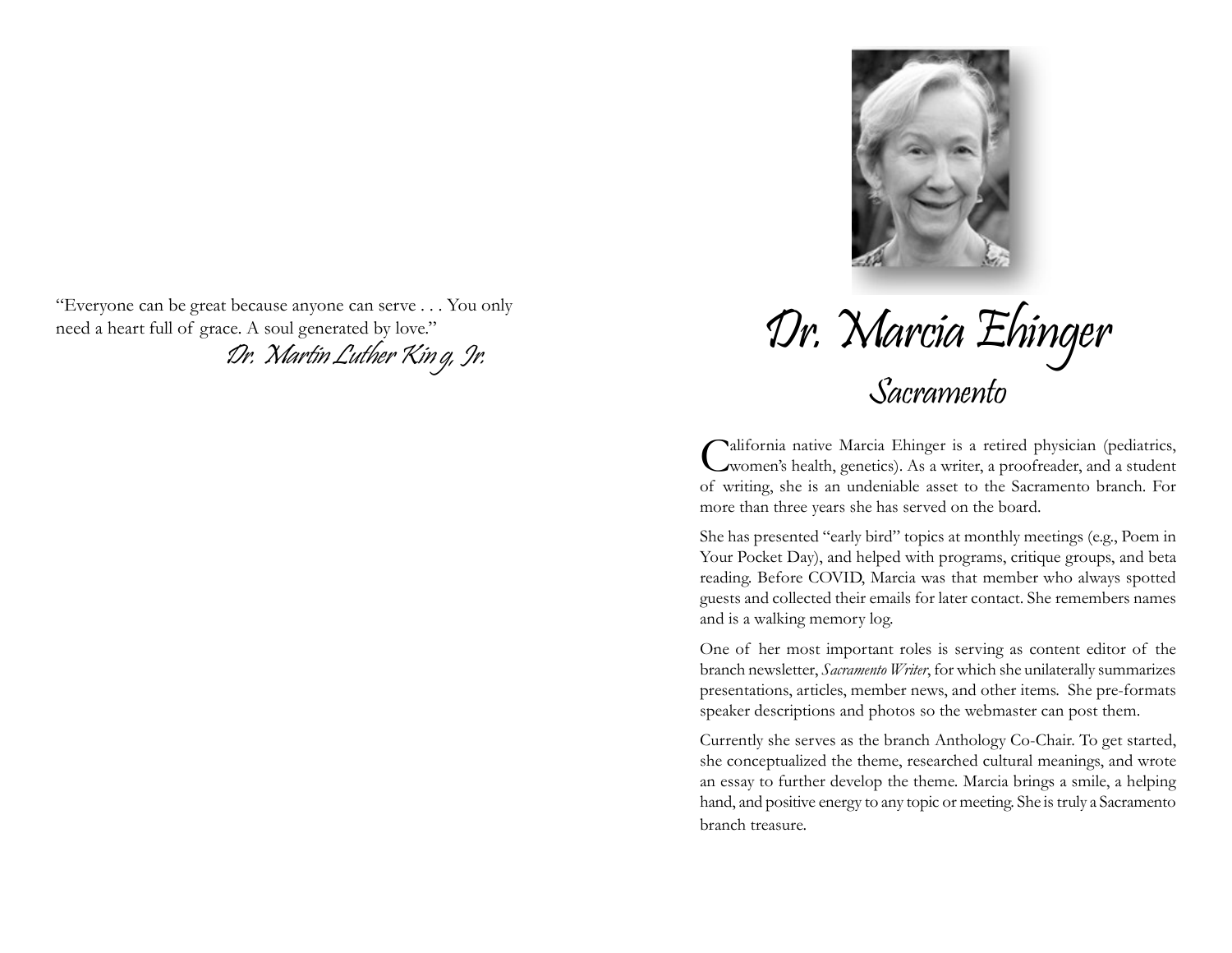"I shall pass through this world but once. Any good therefore that I can do or any kindness that I can show to any human being, let me do it now. Let me not defer or neglect it, for I shall not pass this way again."

Mahatma Gandhi



Rusty LaGrange High Desert

Barbara Rusty LaGrange was selected as this year's High Desert branch<br>Precipient of the Jack London Award for her drive and dedication to  $\mathbf D$  recipient of the Jack London Award for her drive and dedication to service for the branch, and her willingness to support many outreach programs.

Rusty has edited the branch's newsletter, The Inkslinger, for ten years, producing an exceptionally informative and attractive circular, setting the bar high for those who follow in her steps. She is also an involved member of the Poemsmiths, a segment of poets in the High Desert branch, and helped promote the return of the Adult Poetry Division at the San Bernardino County Fair. Rusty was a member of the team of High Desert writers who taught the writing workshops for inmates of the Federal Correction Complex in Victorville.

She is also the current editor of CWC's statewide digital news magazine, The Bulletin. As an author, she is published and working on new projects. Her other activities include the Lucerne Valley Museum board, her portable kids' "Touch It" museum, and enjoying retirement with Jeffrey, her husband of 40 years.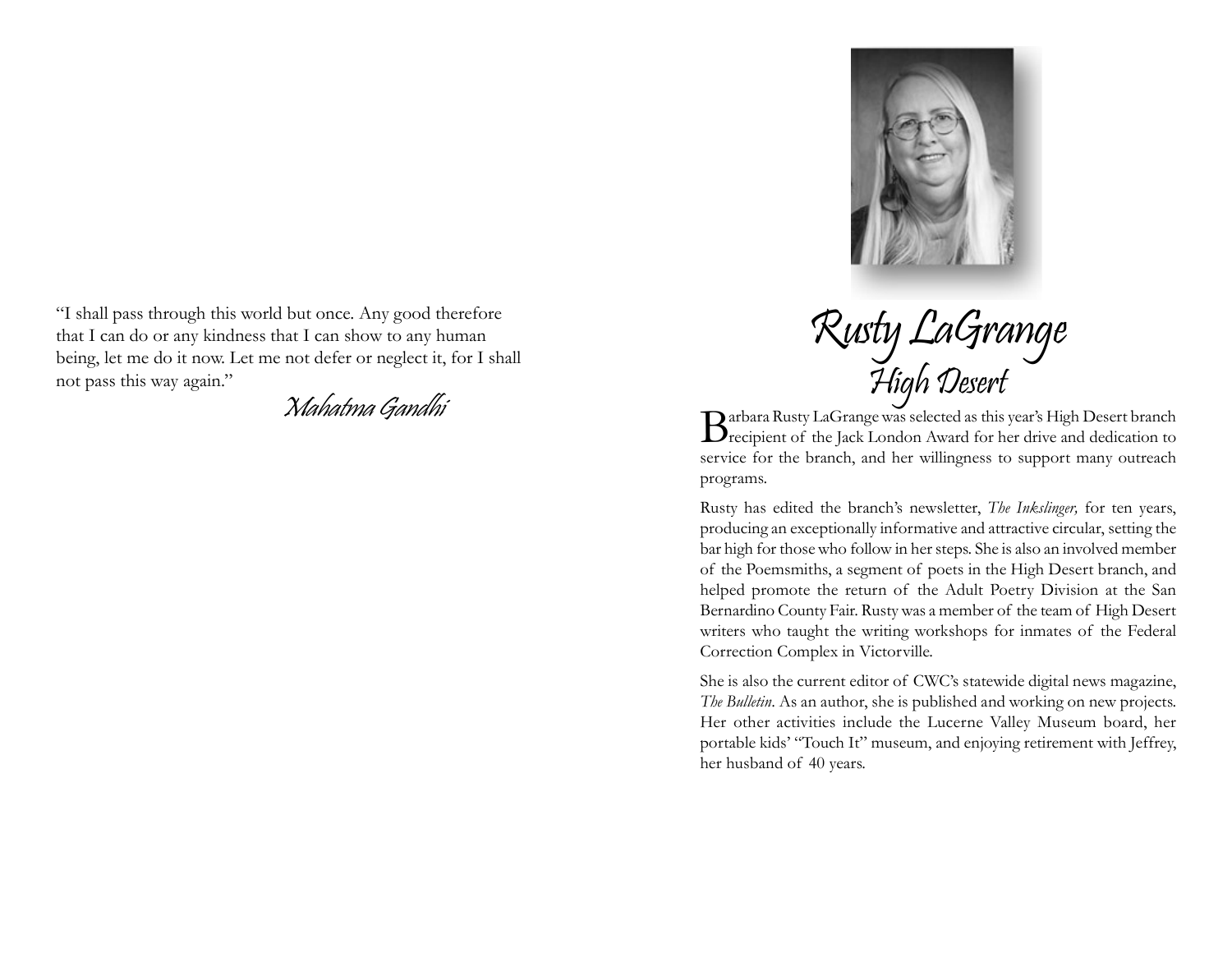

Roger C. Lubeck, Ph.D. Redwood Writers

Roger C. Lubeck is the President of California Writers Club and the Summediate Past President of the Board of Directors of Redwood Immediate Past President of the Board of Directors of Redwood Writers, and the 2020-2021 Membership Chair. As a Redwood Writer Roger has brought enthusiasm, encouragement, humor, and fun to club events. His efforts have focused on writing opportunities and publishing among branch members. He is a strong supporter of community education regarding the craft of writing.

Roger has served as an associate editor on five Redwood Writers anthologies. He created Redwood Writers Press (RWP) and he continues to manage RWP's Kindle Direct Publishing site, the Bowker ISBN site, and the Library of Congress Number Online website for RWP.

Since joining Redwood Writers, Roger has been responsible for the club's audio-visual equipment, served as one of the club photographers, and produced a number of flyers, bookmarks, and programs. Roger served on the club's Sonoma County Fair planning committee and he has been a strong supporter of the club's participation at the county fair. Finally, Roger has been a presenter in four workshops and at three monthly meetings.

In his career, Roger has been a university teacher, business consultant, workshop leader, facilitator, public speaker, speechwriter, researcher, parent trainer, and dogcatcher.

"One is not born into the world to do everything but to do something."

Henry David Thoreau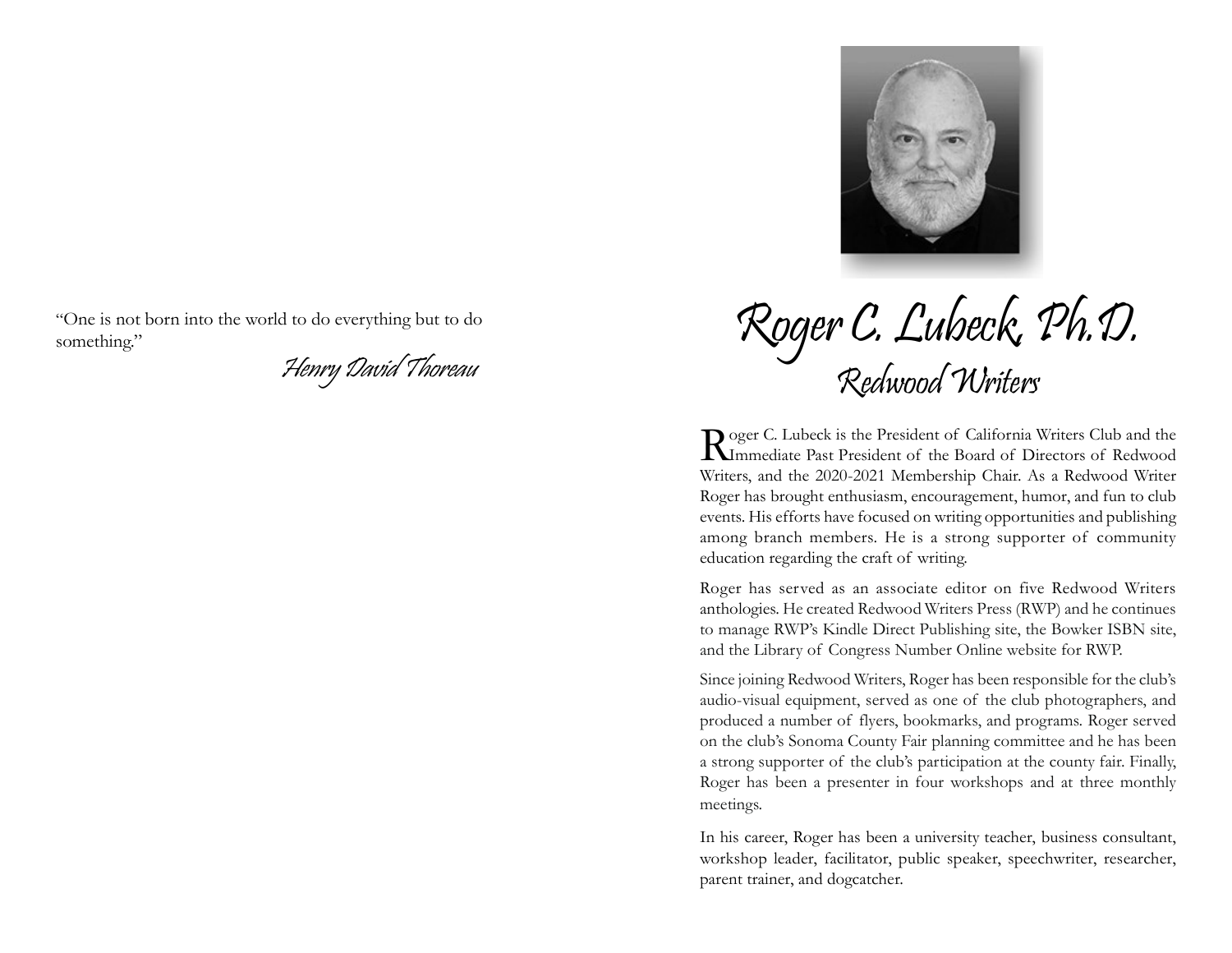"Service to others is the rent you pay for your room here on earth"



on earth."  $\mathcal S$ ue Andrews Inland Empire

Sue Andrews spent 40 years in public education as a teacher of all alges, from preschool to junior college, then was a middle manager ue Andrews spent 40 years in public education as a teacher of all and finally a special education principal. She dedicated her last 30 years educating deaf children in addition to teaching their parents and other educators American Sign Language.

It wasn't until her retirement party in 2010 that Sue mentioned she wanted to write a book. A colleague gave her a card with the Inland Empire branch information on it. Sue joined and the rest is history. Sue dove into the club, gleaning as much knowledge as she could on how to write her memoir. She took several online classes, joined a critique group and a small impromptu writing group, and served on many Inland Empire board positions. She's served as Hospitality Chair, Secretary, Central Board Representative and most recently, branch President, which she held from 2017 to 2020.

When not writing, Sue's other passions include traveling and public speaking for the American Heart Association and the WomenHeart organization, the latter as Sue is a heart attack survivor.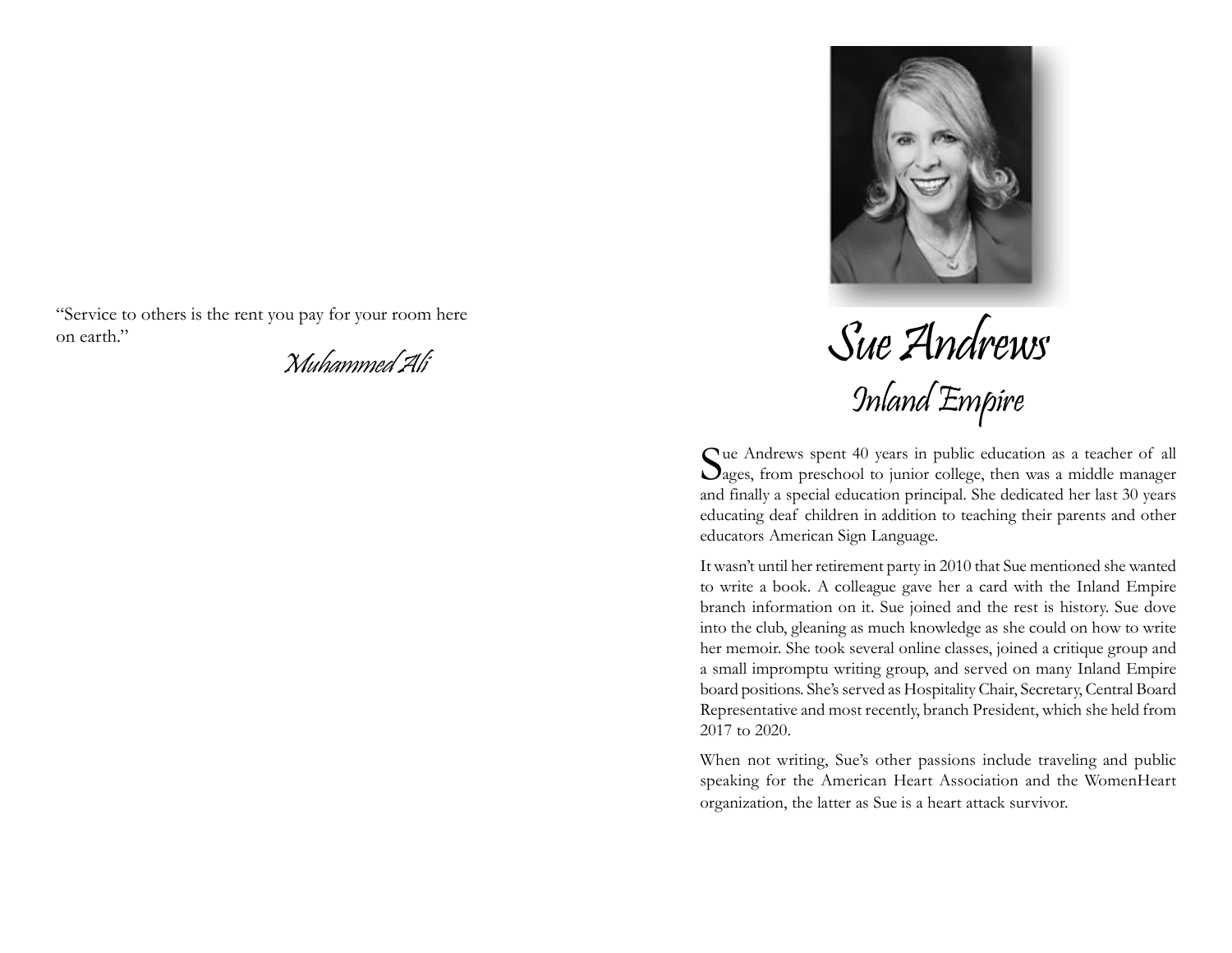"As you grow older, you will discover that you have two hands one for helping yourself, the other for helping others."

Audrey Hepburn



Brian Michael Gaps Orange County

Brian Gaps started a Meetup group promoting the Orange County<br>
monthly meetings. This brought a steady crop of new guest visitors monthly meetings. This brought a steady crop of new guest visitors each month. The Meetup group now has 750 members and has provided the majority of new membership sign-ups for the past three years.

When Orange County was able to hold in-person meetings, Brian became actively involved in arranging the meeting room before and after meetings. This involved chairs, tables, podium, projector and screen, guest speaker needs, signage, and room décor.

In 2019, Brian was elected Vice-President. He worked proactively with President Jonathan Yanez to make sweeping improvements to the club, including policy changes, restructured admission pricing, improved online marketing, guest engagement, and drafting board member role descriptions.

In a technical capacity he has made improvements to the website design, added functional links, created a guest email signup, handled search engine optimization (SEO) for the website, created Mail Chimp templates for monthly email communications, provided backup support for MRMS, and offered individual instruction on the use of Zoom. He continues to solely maintain the Meetup group.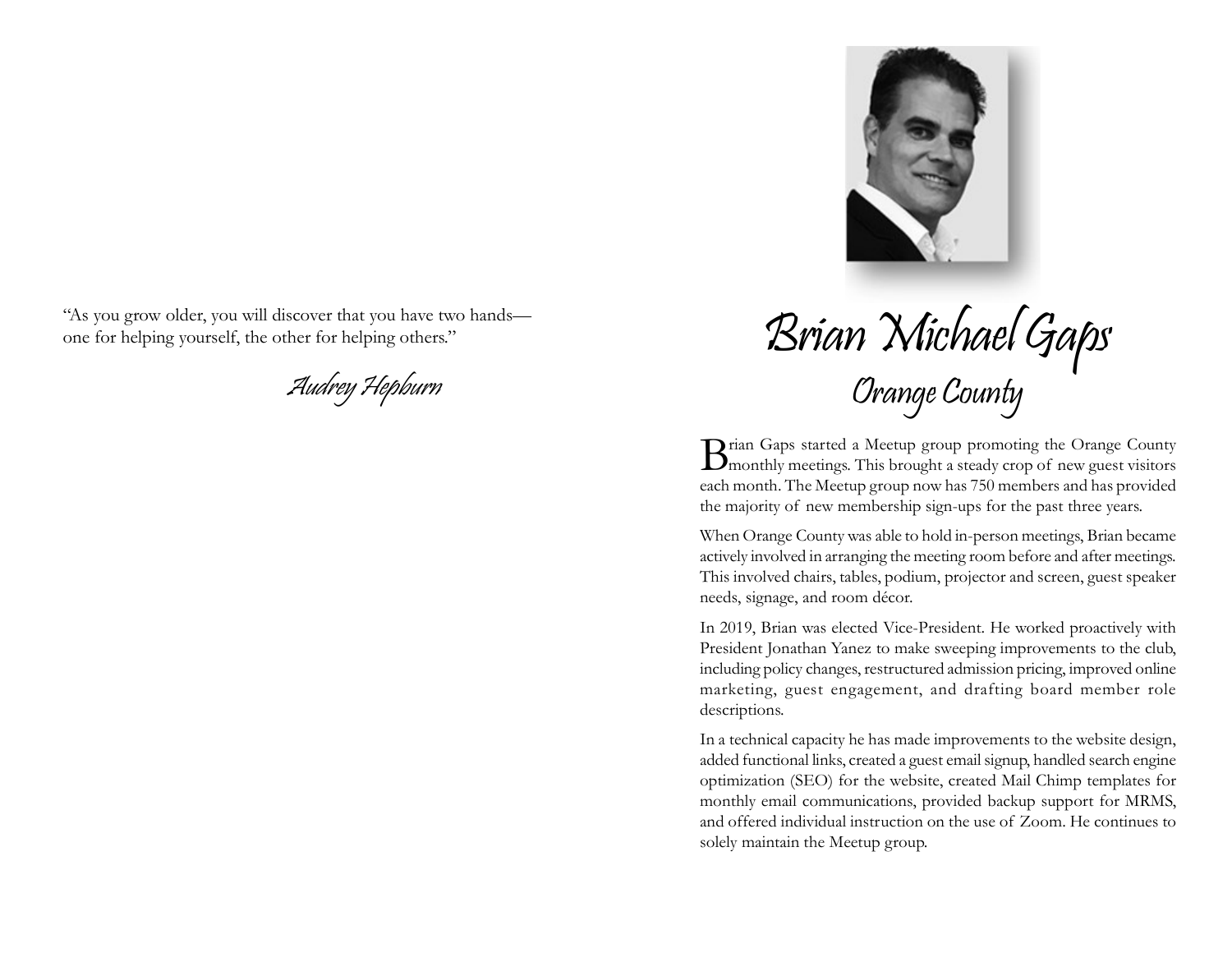"It is one of the most beautiful compensations of this life that no man can sincerely try to help another without helping himself."

Ralph Waldo Emerson



## Janet Elizabeth Lynn Long Beach

California Writers Club of Long Beach is honored to nominate Janet<br>CElizabeth Lynn as the latest Jack London Award recipient. Janet Elizabeth Lynn as the latest Jack London Award recipient. Janet originated the concept, invited the speakers, and handled the major details of the branch's first full-day workshop. "Winning with Writing" took place at Long Beach City College on September 28, 2019. Designed as a face-to-face workshop with professionals, the program featured speakers on topics such as crafting a pitch, editing, book cover design, manuscript formatting, and book production. The beautifully decorated conference room was configured with eight-person tables, where members remained in place while the speakers circulated. This gave each member of the audience a chance to hear sage advice and ask individual questions in a small group setting.

Janet joined the branch in 2016 after she and her husband, Will Zeilinger, were guest speakers. They spoke about their shared career as a married couple who co-write the Skylar Drake Mystery Series, with six titles so far. Long Beach is fortunate to call Janet one of their own, and proud to show her their appreciation with the Jack London Award.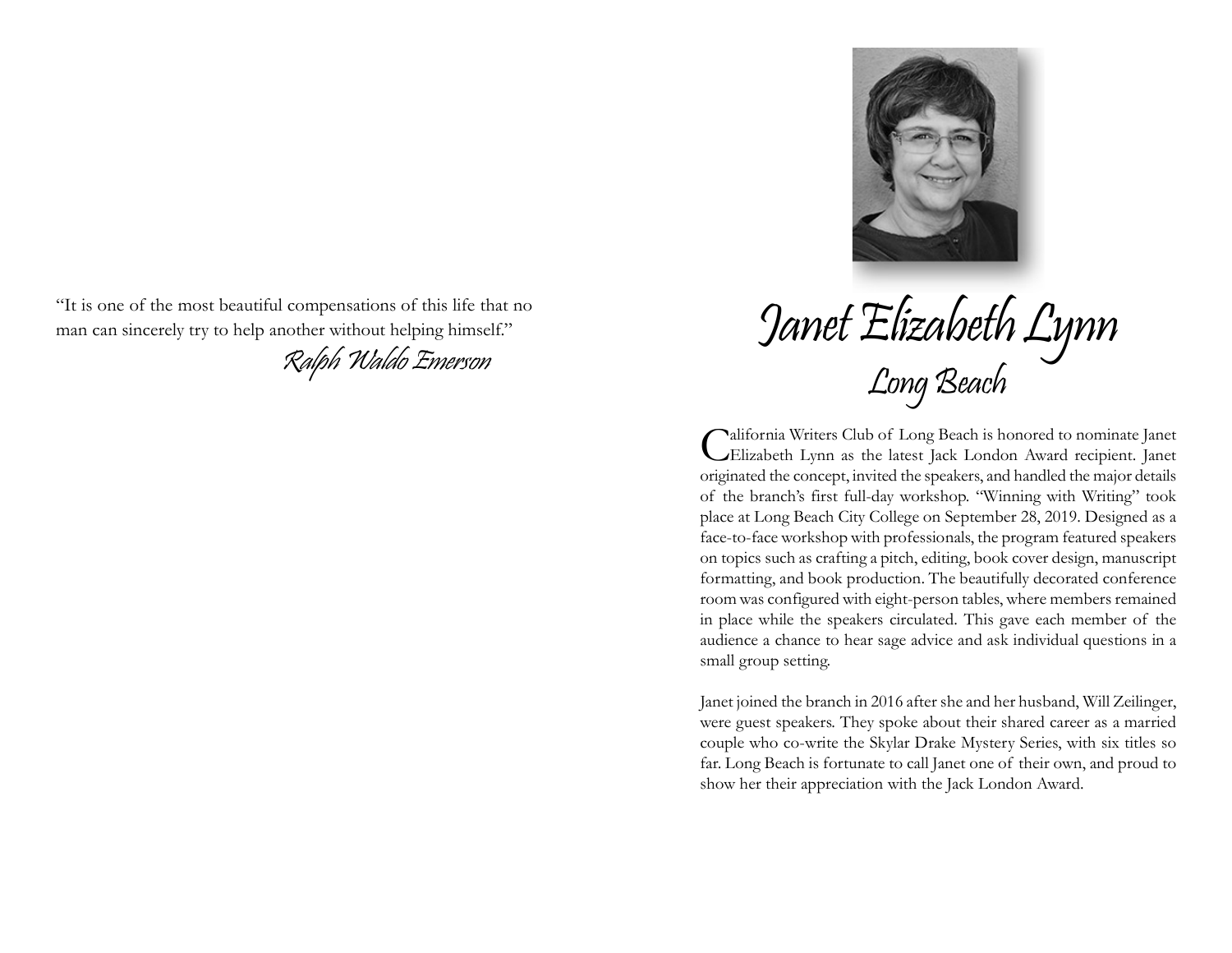"Never doubt that a small group of thoughtful, committed citizens can change the world; indeed, it's the only thing that ever has."



Margaret Mead Cathy Chase North State Writers

Over the last five years, Cathy Chase has served as both Vice-<br>President and President on the Executive Board of the North President and President on the Executive Board of the North State Writers. Cathy's sense of humor and insistence on making the North State Writers member meetings fun has been a direct result of the branch's steady increase of new members. When the Camp Fire devastated her community and displaced a number of members, Cathy's efforts to encourage new membership continued on.

Over the years she has never hesitated to take the lead in all of the branch's fundraising efforts, book signings, and member anthologies. A huge feather in her cap is her work with community leaders to coordinate the Chocolate Festival's "All About Books" and Chico's Thursday Night Market. She is also the branch expert at finding monthly speakers, and currently coordinates and leads the North State Writers critique group.

In spite of all the unforeseen setbacks (including COVID) Cathy has worked and continues to work tirelessly to bring her community's writers and poets under the CWC umbrella. She is the shining star that keeps the North State Writers moving forward.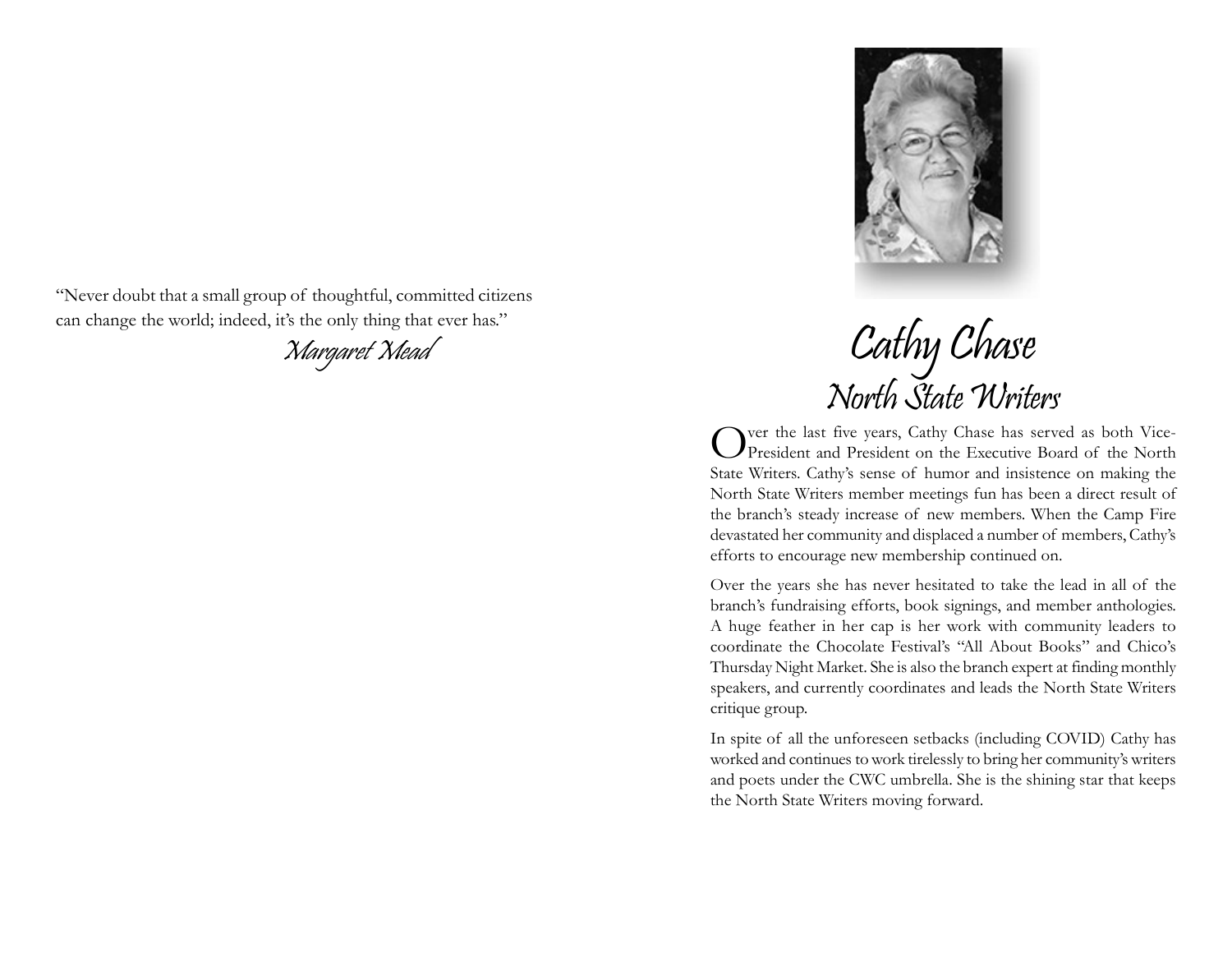"What is the essence of life? To serve others and to do good."

Aristotle



Linda Hartmann Mt. Diablo

I inda Hartmann had always felt torn between the arts and sciences.<br>After a long career in critical care nursing, followed by a second inda Hartmann had always felt torn between the arts and sciences. pursuit as a scientist and senior director for numerous biotech departments, she decided to retire into the arts.

Linda has served the Mt. Diablo branch as Vice-President and is currently President. To bolster the branch's involvement with young people, she simultaneously has been a juror, coordinator, and chair for the Scholastic Art and Writing Awards and jurors each year for the Young Writers Contest.

As well as serving as President, Linda is a member of multiple committees within the branch developed partially in response to the pandemic.

Linda has said it takes a team to preserve and advance the branch. But her engagement, enthusiasm, steadfast presence, guidance, and humility have been the bedrock upon which the board has depended. She advised on difficult decisions, embraced new technology, encouraged members to become involved, and promoted new ideas to keep the branch thriving. Her dedication to service for the branch and her willingness to support new initiatives and outreach programs have been evident.